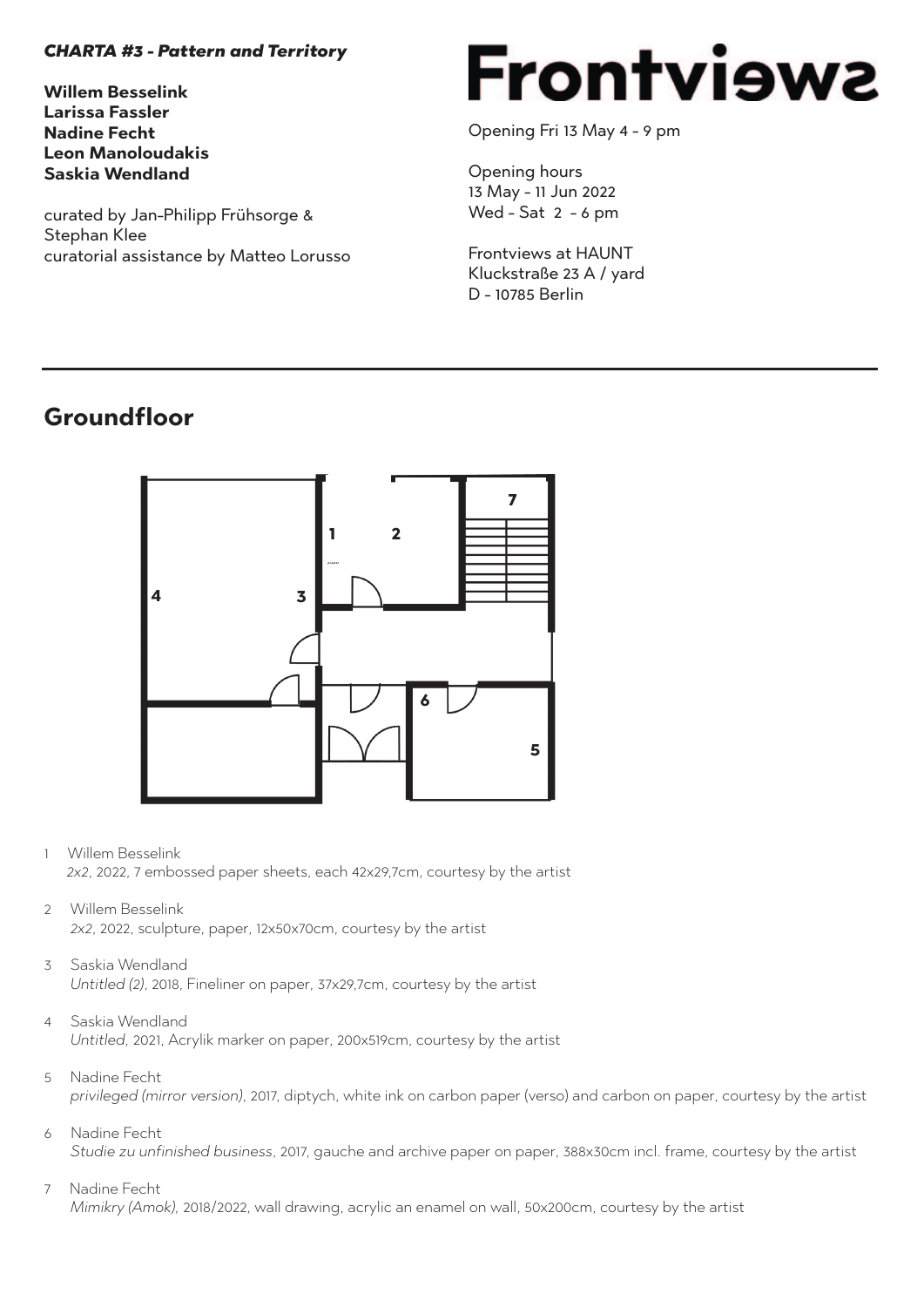### **First floor**



7 Nadine Fecht

*Mimikry (Amok),* 2018/2022, wall drawing, acrylic an enamel on wall, 50x200cm, courtesy by the artist

- 8 Leon Manoloudakis *Schwelle mit Paukenschlag*, 2021, graphite on paper, 153x110cm, courtesy by the artist
- 9 Leon Manoloudakis

*Untitled*, 2021, graphite on paper, mounted, 31,8x20,5cm, courtesy by the artist

10 Larissa Fassler

 *Moritzplatz - FORMS OF BRUTALITY*, 2019, Pen, pencil and acrylic paint on canvas, (2x) 170x180cm, courtesy by the artist

11 Larissa Fassler

 *Moritzplatz (Licht, Luft und Sonne/ Light, air and sun)*, 2017, Pen, pencil and acrylic paint on canvas, 170x180cm, courtesy by the artist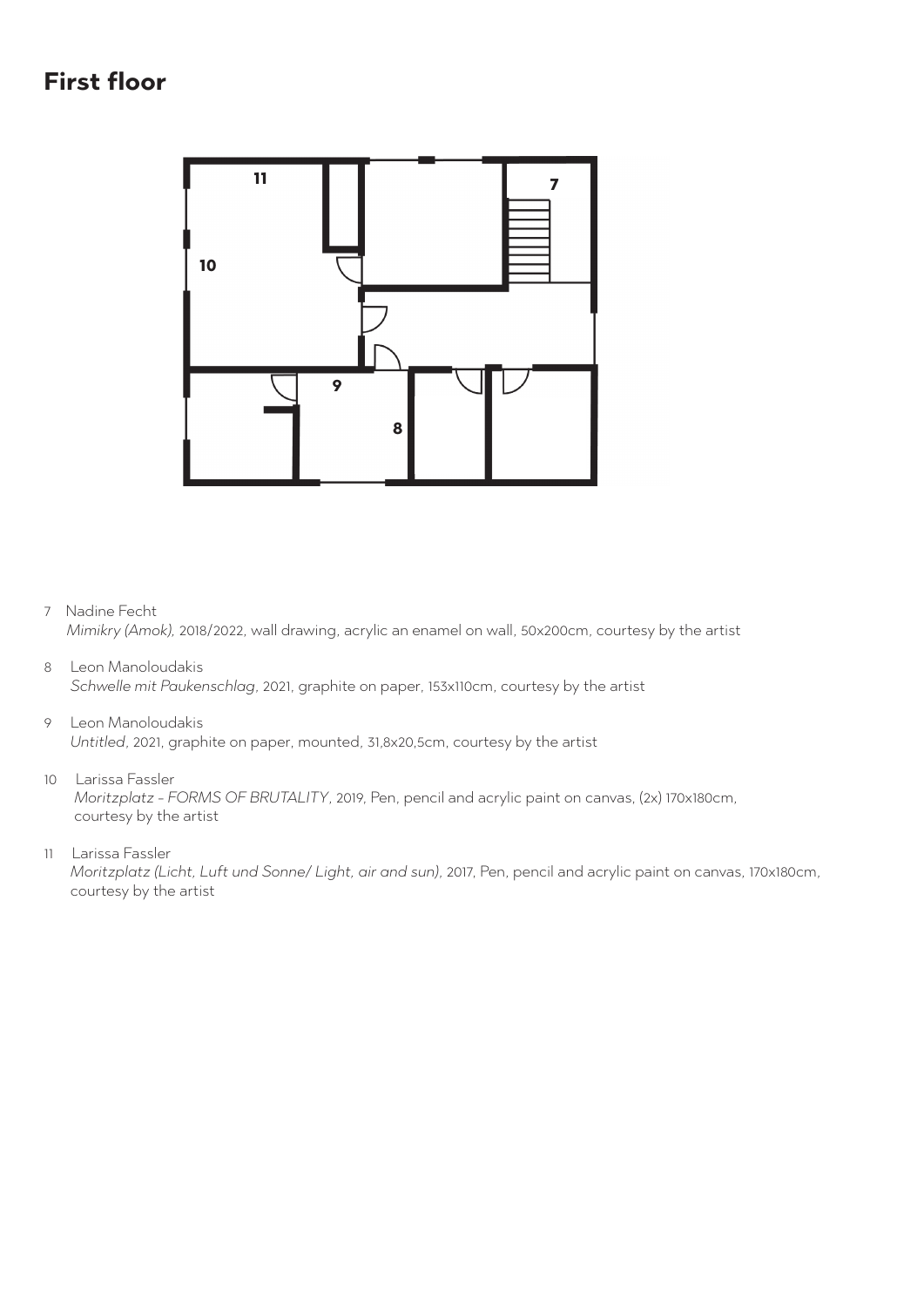### *CHARTA #3 - Pattern and Territory*

**Willem Besselink Larissa Fassler Nadine Fecht Leon Manoloudakis Saskia Wendland**

## **Frontviews**

frontviews at HAUNT | Kluckstraße 23 A, 10785 Berlin frontviews.de | office@frontviews.de

### **EN**

With the third issue of CHARTA# we return to the theme of space. But this time not in the sense of an abstract idea or a purely phenomenological investigation, an architectural interrogation of HAUNT, but from a particular point of view of how space is defined in relation to individual concrete interests and social strategies.

The title of a book by Michel Houllebecq – *Map and Territory (carte et territoire)* – provides a bit of a blueprint for different ways of ordering space, as territory oscillates between geography, natural space and political/social landscape, i.e. as something that is measured and culturally-historically coded. Territory is also always defined by its border. A space that borders other spaces, whose inside knows an outside, or whose hereness knows a beyond. By using "patterns", the exhibition adds a second category, a structural gesture designed for repetition and recognisability. Patterns create order and orientation, but can also be understood as models and schemes, as templates and perceptual aids for reality.

In short, working along these two visual axes we have selected artists who are interested in structuring, measuring and analysing pictorial spaces and illuminating their aesthetic social and political significance. These explorations range from performative gestures tied to bodily movements to investigations of materiality and graphic gesture or the renunciation of expressive forms. Organising the pictorial field creates a terrain with laws inherent to the image. Other approaches look at real topographies and transform social factual material into descriptions of public space as it stands at the mercy of the dynamics of neoliberal turbo-capitalism. Who moves in what way in these fields, which are also zones of power and powerlessness. Who has access? Who has a voice? And how do social groups relate to each other in this configuration. Drawing as a specific medium comes into play here in the most diverse forms. As a seismographic process, as a material self-questioning, as a written image and as a diagrammatic display board. A medium of knowledge and a tool of experience, fluid and exploratory and questioning boundaries.

Nadine Fecht uses drawing as a tool to explore socio-political issues and the relationship between the individual person and social patterns imposed on us by society's norms. In particular, her deep interest in the multi-layered reactions and strategies of the individual caught up in the escalating machinery of post-industrial capitalism results in very lucid and at the same time deconstructive and empathic artworks.

 In the diptych *Privileged*, 2016 - 2022 the artist writes the words "being white" in white ink and on carbon paper. She works with reflections and the indirect process of transferring one to another. Text appears white on black and in reverse, like an incantation, an accusation, a self-assurance or simply a statement of facts.

Leon Manoulodakis works in the area between drawing as marked surface and almost plastic materiality. In the process, the conclusions about the specifics of the medium revolve around the questions: What actually defines drawing? And how can drawing grow into an autonomous zone in matter?

 His vertical-format composition *Threshold with Drumbeat*, 2022 immerses the backing paper in a dark flatness that appears like an opaque wall of graphite in front of the viewer.

In its perfectly finished, metallic surface, the layered drawing appears like a blind mirror and a reservoir of time.

Saskia Wendland's practice of defining a drawn field is repetitive, precise and very closely linked to performative movements of her body. Her broad or delicate gestures lead to very subjective and physical patterns that, when viewed, awaken the desire to explore the inscribed lines as a space of living proximity. The importance of movement links the artworks almost inextricably to the artist's performance itself.

Her large wall-sized work *untitled*, 2021 drawn in black acrylic paint, was created over a period of several months. In its length, which is the triple-arm-span of the artist, a field is measured, composed of large sweeps and arcs in a dynamic of pushing forward. The haptics of the individual lines are traces of their creation.

Larissa Fassler investigates urban space, architecture and social developments, which she dissects in drawings and reveals to the viewer. Her mapping's of undergrounds, squares, pedestrian routes, numbers, information and processes come together in hyper-complex drawings. These works are representations of urban development, including the economic, social and cultural clashes that these dislocations bring to our cities.

 In her works *Moritzplatz — FORMS OF BRUTALITY*, 2019 and *Moritzplatz (Licht, Luft und Sonne / Light, Air and Sun)*, 2017 we listen to a polyphony, a babble of voices from the descriptions of what passers-by do and say and the slogans and messages that refer to urban space as an object of speculation. Who owns the city? Fassler's cartography is a form of contemporary archaeology that reveals all layers.

Willem Besselink brings everyday circumstances, social processes and architecture into focus by transferring these phenomena into methodical patterns in sculpture, installation and drawing. By observing these everyday processes and examining the given structures of the environment, he manages to produce astonishing translations into complex, geometric forms and informative grids.

 The drawings and the sculpture for the project *2x2* date back to the year 2020, when Besselink was invited to deal artistically with a building wasteland in Rotterdam. This site, a kind of collection point for building materials and plants for public space, was surveyed by him, mapped and examined for specific elements that he then transferred to abstract compositions, traces of a territorial order embossed on paper, which here at Haunt (a former training centre of the Department of Horticulture) return to a related context, so to speak, and connect the two territories imaginarily.

Mediationprogramme HAUNT Melody II with the kind support of